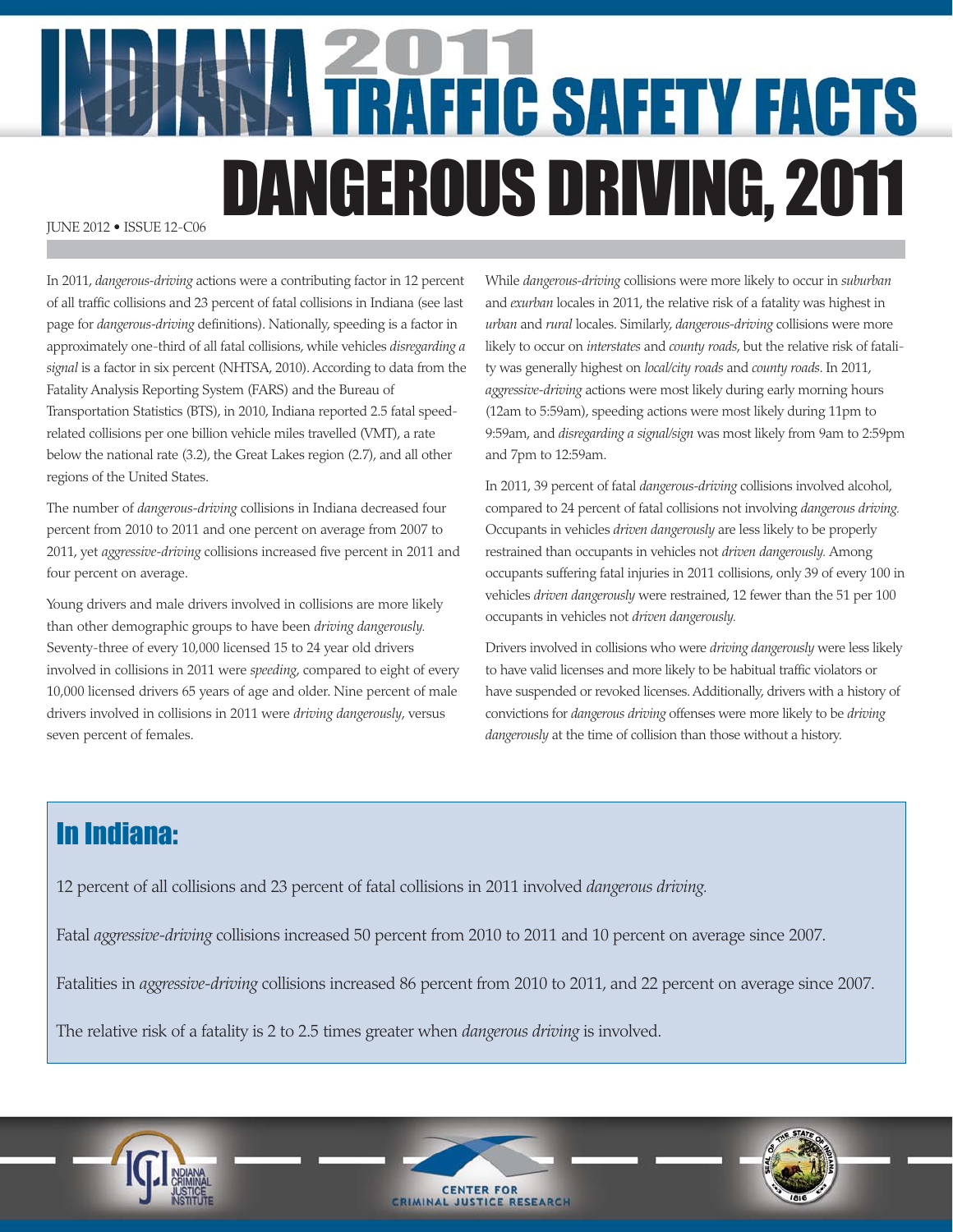### 2011 **FIC SAFETY FACTS**

## GENERAL TRENDS

*Speeding* is the most common form of *dangerous driving.* From 2001 to 2010 (latest data available), Indiana reported fewer fatal *speed-related* collisions per 1 billion vehicle miles travelled than the Great Lakes region, each of the other nine US regions, and the US as a whole, for all years except 2005 and 2008 (Table 1). During this 10-year period, the Indiana rate increased a marginal 0.5 percent on average each year, while the rate decreased on average in the Great Lakes region (1.4 percent), US (2.5 percent), and all other regions except Lower New England (0.4 percent increase). More recently, during the five-year period 2006 to 2010, Indiana's fatal *speed-related* collision rate increased 2.2 percent on average, compared to declines for all other regions except Lower New England. Despite these rate increases,

Indiana's average fatal *speed-related* collision rate (2.7 percent) during the 2001 to 2010 period was the lowest of all regions.

After increasing from 2009 to 2010, the number of *speed-related* collisions and other types of *dangerous-driving* collisions in Indiana decreased in 2011—excluding collisions involving *aggressive driving,* which increased 4.5 percent (Table 2). Additionally, fatal collisions involving *aggressive driving* increased 50 percent from 2010 to 2011 (from 20 to 30), while the number of fatal collisions involving other types of *dangerous driving* and fatal collisions overall remained the same or decreased. When *dangerous driving* is involved, a collision has historically been 2 to 2.5 times more likely to result in at least one fatality than when *dangerous driving* is not involved (Figure 1).

#### **Table 1. Rate of fatal speed-related collisions per 1 billion vehicle miles travelled (VMT), by region, 2001-2010**

| Geography                                  | Fatal speed-related collisions per 1 billion VMT |      |      |      |      |      |      |      | Average annual %<br>change |      |          |          |
|--------------------------------------------|--------------------------------------------------|------|------|------|------|------|------|------|----------------------------|------|----------|----------|
|                                            | 2001                                             | 2002 | 2003 | 2004 | 2005 | 2006 | 2007 | 2008 | 2009                       | 2010 | 2001-10  | 2006-10  |
| <b>INDIANA</b>                             | 2.8                                              | 2.2  | 2.7  | 3.1  | 3.2  | 2.5  | 2.5  | 3.0  | 2.2                        | 2.5  | 0.5%     | 2.2%     |
| <b>UNITED STATES</b>                       | 4.1                                              | 4.2  | 4.1  | 3.9  | 4.0  | 4.0  | 3.9  | 3.6  | 3.2                        | 3.2  | $-2.5%$  | $-5.2\%$ |
| Upper New England (CT, ME, MS, NH, RI, VT) | 3.5                                              | 3.7  | 3.2  | 3.3  | 3.1  | 2.9  | 2.8  | 2.3  | 2.4                        | 2.8  | $-2.0\%$ | $-0.2\%$ |
| Lower New England (NJ, NY, PA)             | 3.4                                              | 3.7  | 3.4  | 3.3  | 3.7  | 3.3  | 3.6  | 3.5  | 3.2                        | 3.4  | 0.4%     | 1.0%     |
| Mid-Atlantic (DE, DC, KY, MD, NC, VA, WV)  | 4.0                                              | 4.2  | 4.0  | 4.1  | 4.0  | 3.7  | 4.0  | 3.4  | 3.4                        | 3.6  | $-1.1%$  | $-0.8\%$ |
| Southern Atlantic (AL, FL, GA, SC, TN)     | 4.2                                              | 4.0  | 3.9  | 3.9  | 3.9  | 4.3  | 3.9  | 3.6  | 3.2                        | 2.9  | $-3.6\%$ | $-9.3\%$ |
| Great Lakes (IL, IN, MI, MN, OH, WI)       | 3.1                                              | 3.1  | 3.3  | 3.2  | 3.0  | 2.9  | 2.9  | 2.6  | 2.3                        | 2.7  | $-1.4%$  | $-1.4%$  |
| Southern Central (LA, MS, NM, OK, TX)      | 5.2                                              | 5.6  | 5.6  | 5.3  | 5.2  | 5.7  | 5.2  | 5.2  | 4.4                        | 4.3  | $-1.7%$  | $-6.3\%$ |
| Central (AR, IA, KS, MO, NE)               | 4.2                                              | 5.1  | 4.4  | 3.9  | 4.2  | 3.8  | 3.4  | 3.2  | 3.3                        | 3.3  | $-2.4%$  | $-3.3\%$ |
| West (CO, NV, ND, SD, UT, WY)              | 6.0                                              | 5.8  | 5.2  | 4.9  | 4.2  | 3.9  | 4.2  | 3.9  | 3.7                        | 3.4  | $-5.8\%$ | $-3.0\%$ |
| Pacific (AZ, CA, HI)                       | 4.5                                              | 4.5  | 4.4  | 4.0  | 4.5  | 4.5  | 4.4  | 3.6  | 3.2                        | 2.8  | $-4.7%$  | $-11.3%$ |
| Upper Northwest (AK, ID, MT, OR, WA)       | 4.4                                              | 4.6  | 4.5  | 4.1  | 4.6  | 4.3  | 4.0  | 4.1  | 4.0                        | 3.3  | $-2.8%$  | $-6.4\%$ |

**Sources: Fatality Analysis Reporting System (FARS); Bureau of Transportation Statistics**

**Notes: Geographic regions are defined by the National Highway Traffic Safety Administration. FARS data not yet available for 2011.**

#### **Table 2. Indiana collisions, by dangerous driving involvement and collision severity, 2007-2011**

|                                               |         | <b>Count of collisions</b> |                                 | % Change |         |          |                              |
|-----------------------------------------------|---------|----------------------------|---------------------------------|----------|---------|----------|------------------------------|
| Dangerous driving type/<br>collision severity | 2007    | 2008                       | 2009                            | 2010     | 2011    | 2010-11  | Average<br>annual<br>2007-11 |
| Aggressive                                    | 3,761   | 4,018                      | 3,947                           | 4,133    | 4,320   | 4.5%     | $3.6\%$                      |
| Fatal                                         | 22      | 24                         | 22                              | 20       | 30      | 50.0%    | 10.4%                        |
| Non-fatal                                     | 984     | 983                        | 982                             | 1,125    | 1,120   | $-0.4\%$ | 3.5%                         |
| Property damage                               | 2,755   | 3,011                      | 2,943                           | 2,988    | 3,170   | 6.1%     | 3.7%                         |
| Disregard signal                              | 4,797   | 4,343                      | 3,983                           | 4,011    | 3,955   | $-1.4%$  | $-4.6%$                      |
| Fatal                                         | 23      | 16                         | 14                              | 15       | 15      | $0.0\%$  | $-8.9\%$                     |
| Non-fatal                                     | 1,772   | 1,590                      | 1,506                           | 1,519    | 1,451   | $-4.5\%$ | $-4.8\%$                     |
| Property damage                               | 3,002   | 2,737                      | 2,463                           | 2,477    | 2,489   | $0.5\%$  | $-4.4\%$                     |
| <b>Speed</b>                                  | 18,492  | 22,820                     | 18,251                          | 18,550   | 17,517  | $-5.6\%$ | $-0.1%$                      |
| Fatal                                         | 165     | 188                        | 136                             | 136      | 131     | $-3.7\%$ | $-4.3\%$                     |
| Non-fatal                                     | 4,377   | 4,711                      | 4,117                           | 4,143    | 4,104   | $-0.9\%$ | $-1.3\%$                     |
| Property damage                               | 13,950  | 17,921                     | 13,998                          | 14,271   | 13,282  | $-6.9\%$ | 0.4%                         |
| Any/all                                       | 25,011  | 28,915                     | 24,027                          | 24,391   | 23,307  | $-4.4\%$ | $-1.1%$                      |
| Fatal                                         | 196     | 211                        | 160                             | 155      | 155     | $0.0\%$  | $-4.9%$                      |
| Non-fatal                                     | 6,515   | 6,661                      | 6,006                           | 6,078    | 5,919   | $-2.6\%$ | $-2.3\%$                     |
| Property damage                               | 18,300  | 22,043                     | 17,861                          | 18,158   | 17,233  | $-5.1%$  | $-0.5\%$                     |
| All collisions                                | 204,999 | 205,452                    | 189,661                         | 192,886  | 188,132 | $-2.5%$  | $-2.1%$                      |
| Fatal                                         | 804     | 722                        | 631                             | 701      | 674     | $-3.9\%$ | $-3.9\%$                     |
| Non-fatal                                     | 37,416  | 35,358                     | 33,410                          | 34,083   | 32,734  | $-4.0\%$ | $-3.2\%$                     |
| Property damage                               | 166,779 |                            | 169,372 155,620 158,102 154,724 |          |         | $-2.1%$  | $-1.8\%$                     |

**Source: Indiana State Police**

**Note: Dangerous driving categories are not mutally exclusive;** *Any/all* **may not equal total of individual categories.**

#### **Figure 1. Relative risk of fatal collision, by dangerous driving type, 2007-2011**



#### **Source: Indiana State Police**

**Notes: Relative risk defined as ratio of % fatal (DD involved) to % Fatal (No DD involved).**

**All relative risk estimates are significantly different from 1.0 (where a relative risk of 1.0 signifies no difference in risk), with the exceptions of those for disregarding signal, all years, and aggressive driving, 2007 and 2010.**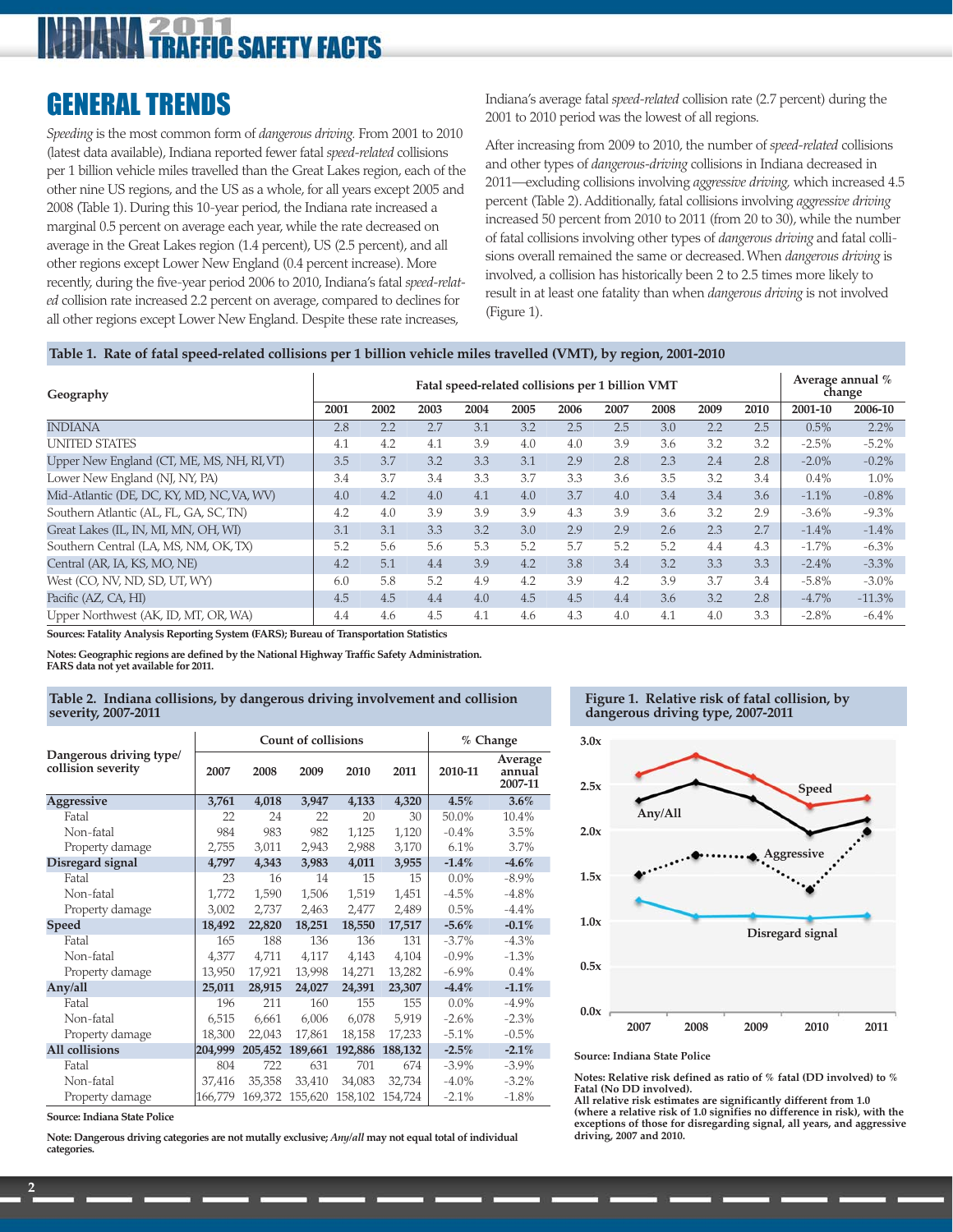## GENERAL TRENDS *(Continued)*

Collisions are designated as involving aggressive driving when at least two of the following eight driver actions are present: *unsafe speed; speed too fast for weather conditions; failing to yield right of way; disregarding a traffic signal/sign; improper passing; improper turning; improper lane usage;* or *following too closely*. The observed increase in the number of *aggressivedriving* collisions has been driven in large part by more collisions reported as involving speeding and improper turning (along with at least one other *aggressive-driving* action). From 2010 to 2011, *aggressive-driving* collisions involving *improper turning* increased 15.8 percent, while *aggressivedriving* collisions involving *speeding too fast for weather conditions* and *unsafe speed* increased 13.8 and 10.8 percent, respectively (Table 3).

Beginning in 2009, an updated version of ARIES gave officers investigating collisions the ability to select an unlimited number of driver contributing factors; prior to 2009, officers were restricted to selecting only two. The observed increase in the number of *aggressive-driving* collisions may in part be explained by this reporting change and/or a greater emphasis by investigating agencies on reporting *aggressive-driving* actions, though it is unclear to what extent.

#### **Table 3. Aggressive-driving collisions, by aggressive-driving actions involved, 2007-2011**

|                                         |       | <b>Count of collisions</b> | % Change |       |       |         |                              |
|-----------------------------------------|-------|----------------------------|----------|-------|-------|---------|------------------------------|
|                                         | 2007  | 2008                       | 2009     | 2010  | 2011  | 2010-11 | Average<br>annual<br>2007-11 |
| Aggressive-driving collisions           | 3,761 | 4,018                      | 3,947    | 4,133 | 4,320 | 4.5%    | $3.6\%$                      |
| Aggressive-driving collisions involving |       |                            |          |       |       |         |                              |
| Disregard signal/sign                   | 1,007 | 1,019                      | 928      | 1,009 | 1,071 | 6.1%    | 1.8%                         |
| Failure to yield right of way           | 1.949 | 1,956                      | 1,864    | 1,997 | 2,000 | 0.2%    | 0.7%                         |
| Following too closely                   | 902   | 1,086                      | 1,166    | 1,231 | 1,269 | 3.1%    | 9.1%                         |
| Improper lane usage                     | 874   | 908                        | 956      | 922   | 938   | 1.7%    | 1.8%                         |
| Improper passing                        | 320   | 319                        | 356      | 386   | 406   | 5.2%    | 6.2%                         |
| Improper turning                        | 908   | 903                        | 849      | 912   | 1,056 | 15.8%   | 4.2%                         |
| Speed too fast for weather conditions   | 717   | 1,017                      | 1,065    | 914   | 1,040 | 13.8%   | 11.5%                        |
| Unsafe speed                            | 905   | 897                        | 788      | 1,077 | 1,193 | 10.8%   | 8.6%                         |

**Source: Indiana State Police**

**Note: A collision must involve at least two of the eight actions listed to be designated as involving aggressive-driving. For example, the 1,071** *aggressive-driving* **collisions that involved** *disregard signal/sign* **in 2011 also involved one or more of the remaining seven actions.**

In 2011, nearly one in five collision-related injuries and deaths occurred in collisions where *dangerous driving* was involved (calculated from Table 4). Fatalities in *dangerous-driving* collisions increased 7.9 percent from 2010 to 2011, compared to a 0.7 percent decrease in all collision-related

fatalities. This increase was led by fatalities in collisions involving *aggressive driving* (85.7 percent increase), fatalities in collisions where a driver *disregarded a traffic signal/sign* (13.3 percent increase), and fatalities where a driver was *speeding* (3.4 percent increase).

#### **Table 4. Injuries in Indiana collisions, by dangerous driving involvement and injury status, 2007-2011**

|                                         |        | <b>Count of injuries</b> |        | % Change |        |          |                              |
|-----------------------------------------|--------|--------------------------|--------|----------|--------|----------|------------------------------|
| Dangerous driving<br>type/injury status | 2007   | 2008                     | 2009   | 2010     | 2011   | 2010-11  | Average<br>annual<br>2007-11 |
| <b>Aggressive</b>                       | 1,818  | 1,742                    | 1,626  | 1,951    | 1,886  | $-3.3\%$ | 1.5%                         |
| Fatal                                   | 22     | 30                       | 25     | 21       | 39     | 85.7%    | 22.4%                        |
| Non-fatal                               | 1.796  | 1.712                    | 1,601  | 1,930    | 1,847  | $-4.3\%$ | 1.3%                         |
| Disregard signal                        | 3,194  | 2,721                    | 2,576  | 2,606    | 2,387  | $-8.4\%$ | $-6.8\%$                     |
| Fatal                                   | 27     | 16                       | 16     | 15       | 17     | 13.3%    | $-8.4\%$                     |
| Non-fatal                               | 3,167  | 2.705                    | 2,560  | 2,591    | 2,370  | $-8.5\%$ | $-6.8\%$                     |
| <b>Speed</b>                            | 7,292  | 7,516                    | 6,490  | 6,352    | 6,209  | $-2.3%$  | $-3.7\%$                     |
| Fatal                                   | 187    | 225                      | 158    | 145      | 150    | $3.4\%$  | $-3.6\%$                     |
| Non-fatal                               | 7,105  | 7,291                    | 6,332  | 6,207    | 6,059  | $-2.4%$  | $-3.7\%$                     |
| Any/all                                 | 11,134 | 10,834                   | 9,674  | 9,660    | 9,194  | $-4.8\%$ | $-4.6\%$                     |
| Fatal                                   | 222    | 250                      | 186    | 164      | 177    | 7.9%     | $-4.2\%$                     |
| Non-fatal                               | 10.912 | 10.584                   | 9.488  | 9.496    | 9.017  | $-5.0\%$ | $-4.6\%$                     |
| All injuries                            | 61,904 | 55,571                   | 51,434 | 50,870   | 47,890 | $-5.9\%$ | $-6.2\%$                     |
| Fatal                                   | 898    | 815                      | 692    | 754      | 749    | $-0.7\%$ | $-4.0\%$                     |
| Non-fatal                               | 61,006 | 54,756                   | 50,742 | 50,116   | 47,141 | $-5.9\%$ | $-6.2\%$                     |

**Source: Indiana State Police**

**Note: Dangerous driving categories are not mutally exclusive;** *Any/all* **may not equal total of individual categories.**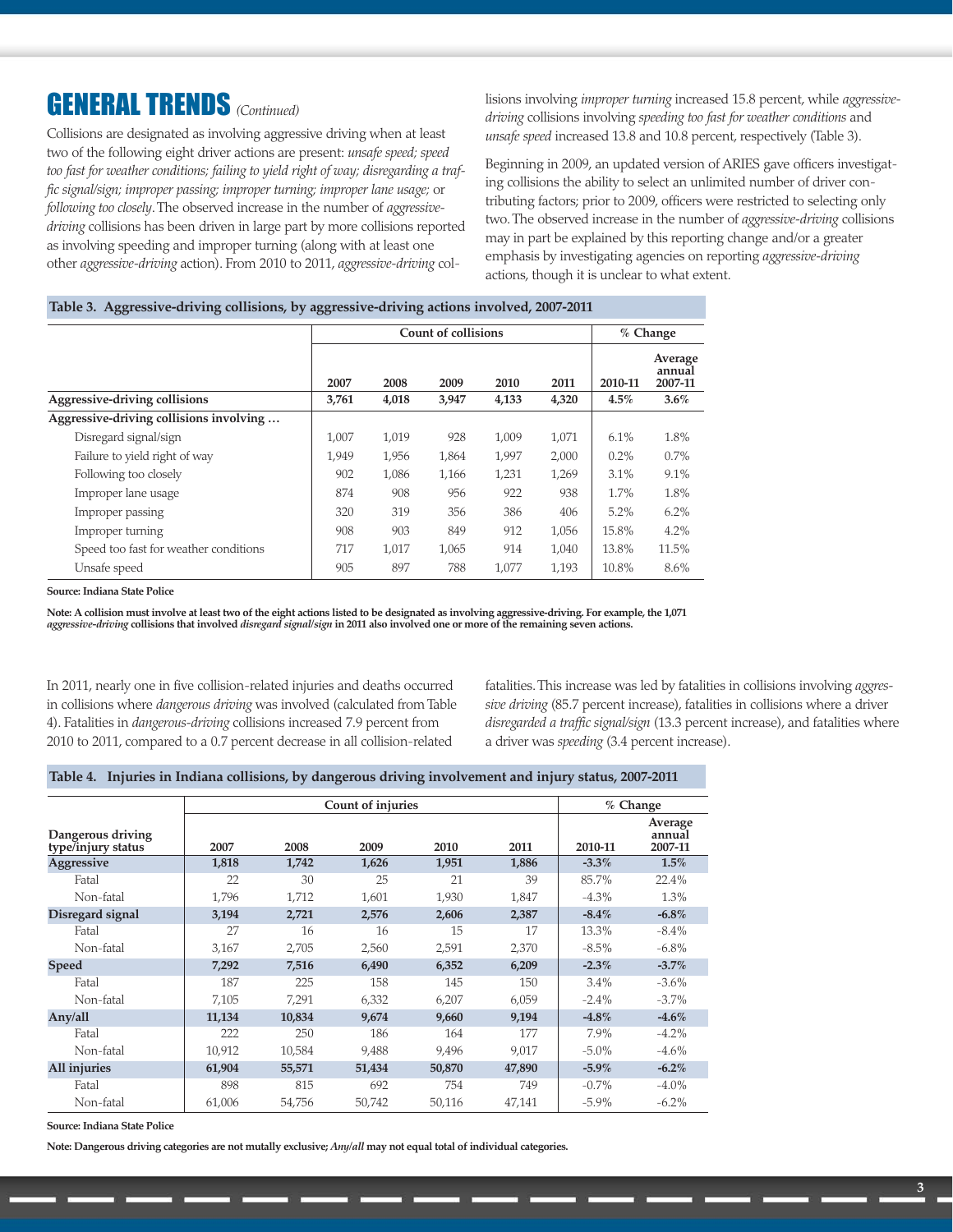### 011 **C SAFFTY FACTS**

## GENERAL TRENDS *(Continued)*

Unlike other types of *dangerous driving, aggressive driving* appears to be on the rise. While fewer vehicles were involved in all collisions in 2011 and on average from 2007 to 2011, and fewer were reported to have been *driven dangerously*, the number involved in collisions *driven aggressively* actually grew 4.5 percent from 2010 to 2011 and 3.8 percent on average from 2007 to 2011 (Table 5). This growth was led by motorcycles (59.6 percent increase from 2010 to 2011 and 22.1 percent average annual increase) and large trucks (22.9 percent increase in 2011).

The likelihood of *dangerous driving* tends to be vehicle specific. For example, *motorcycles/mopeds* involved in collisions are, on average, more likely

to have been *driven dangerously* than other vehicle types (11 percent compared to 6 to 8 percent for other types), while *large trucks* are the least likely (6 percent) to have been *driven dangerously* (calculated from Table 5). *Passenger cars* (1.3 percent) and *motorcycles/mopeds* (1.3 percent) are slightly more likely to have been driven aggressively, *light trucks* (1.4 percent) are slightly more likely to have *disregarded a traffic signal/sign*, and *motorcycles/mopeds* (10.6 percent) are the most likely to have been *speeding* at the time of collision. Historically, the *relative risk* of a serious injury has been greatest for occupants in large trucks (2.8 average) *driven dangerously* (Figure 2).

#### **Table 5. Vehicles involved in Indiana collisions, by vehicle-specific dangerous driving involvement and vehicle type, 2007-2011**

|                                         |         | <b>Count of vehicles</b> |         | % Change |         |          |                              |
|-----------------------------------------|---------|--------------------------|---------|----------|---------|----------|------------------------------|
| Dangerous driving type/<br>vehicle type | 2007    | 2008                     | 2009    | 2010     | 2011    | 2010-11  | Average<br>annual<br>2007-11 |
| <b>Aggressive</b>                       | 3,688   | 3,960                    | 3,898   | 4,092    | 4,276   | 4.5%     | 3.8%                         |
| Passenger car                           | 2,234   | 2,456                    | 2,412   | 2,566    | 2,691   | 4.9%     | 4.9%                         |
| Light truck                             | 1,242   | 1,291                    | 1,309   | 1,348    | 1,349   | 0.1%     | 2.1%                         |
| Large truck                             | 174     | 179                      | 144     | 131      | 161     | 22.9%    | $-0.7%$                      |
| Motorcycle/Moped                        | 38      | 34                       | 33      | 47       | 75      | 59.6%    | 22.1%                        |
| Disregard signal                        | 4,954   | 4,488                    | 4,145   | 4,156    | 4,114   | $-1.0\%$ | $-4.4%$                      |
| Passenger car                           | 3,081   | 2,869                    | 2,555   | 2,597    | 2,605   | 0.3%     | $-4.0\%$                     |
| Light truck                             | 1,717   | 1,513                    | 1,490   | 1,469    | 1,404   | $-4.4%$  | $-4.8%$                      |
| Large truck                             | 128     | 87                       | 79      | 67       | 80      | 19.4%    | $-9.3\%$                     |
| Motorcycle/Moped                        | 28      | 19                       | 21      | 23       | 25      | 8.7%     | $-0.8\%$                     |
| <b>Speed</b>                            | 18,171  | 22,665                   | 18,116  | 18,364   | 17,382  | $-5.3\%$ | $0.2\%$                      |
| Passenger car                           | 10,454  | 13,117                   | 10,706  | 11,013   | 10,725  | $-2.6%$  | 1.8%                         |
| Light truck                             | 6.723   | 8,388                    | 6,625   | 6,368    | 5.657   | $-11.2%$ | $-2.8%$                      |
| Large truck                             | 631     | 797                      | 486     | 652      | 616     | $-5.5\%$ | 4.0%                         |
| Motorcycle/Moped                        | 363     | 363                      | 299     | 331      | 384     | 16.0%    | 2.3%                         |
| Any/All                                 | 24,811  | 28,874                   | 24,032  | 24,323   | 23,300  | $-4.2%$  | $-0.8\%$                     |
| Passenger car                           | 14,576  | 17,065                   | 14,375  | 14,738   | 14,456  | $-1.9%$  | 0.5%                         |
| Light truck                             | 8,983   | 10,453                   | 8,694   | 8,428    | 7,629   | $-9.5%$  | $-3.3\%$                     |
| Large truck                             | 850     | 966                      | 632     | 784      | 777     | $-0.9\%$ | $0.6\%$                      |
| Motorcycle/Moped                        | 402     | 390                      | 331     | 373      | 438     | 17.4%    | 3.0%                         |
| <b>All</b> vehicles                     | 343,556 | 342,857                  | 319,309 | 327,167  | 319,419 | $-2.4%$  | $-1.7%$                      |
| Passenger car                           | 197,106 | 200.024                  | 187,964 | 195,788  | 192.354 | $-1.8\%$ | $-0.5\%$                     |
| Light truck                             | 127,761 | 124,122                  | 116,400 | 114,564  | 109,500 | $-4.4\%$ | $-3.8\%$                     |
| Large truck                             | 15,033  | 14,796                   | 11,591  | 13,320   | 13,941  | 4.7%     | $-0.9\%$                     |
| Motorcycle/Moped                        | 3,656   | 3,915                    | 3,354   | 3,495    | 3,624   | 3.7%     | 0.2%                         |

**Source: Indiana State Police**

**Note: Dangerous driving categories are not mutally exclusive;** *Any/All* **may not equal total of individual categories.**





**Source: Indiana State Police**

**Notes: Relative risk defined as ratio of % fatal (DD involved) in vehicle type to % Fatal (No DD involved) in vehicle type. All relative risk estimates are significantly different from 1.0 (where a**

**relative risk of 1.0 signifies no difference in risk), with the exception of those for large trucks, 2010.**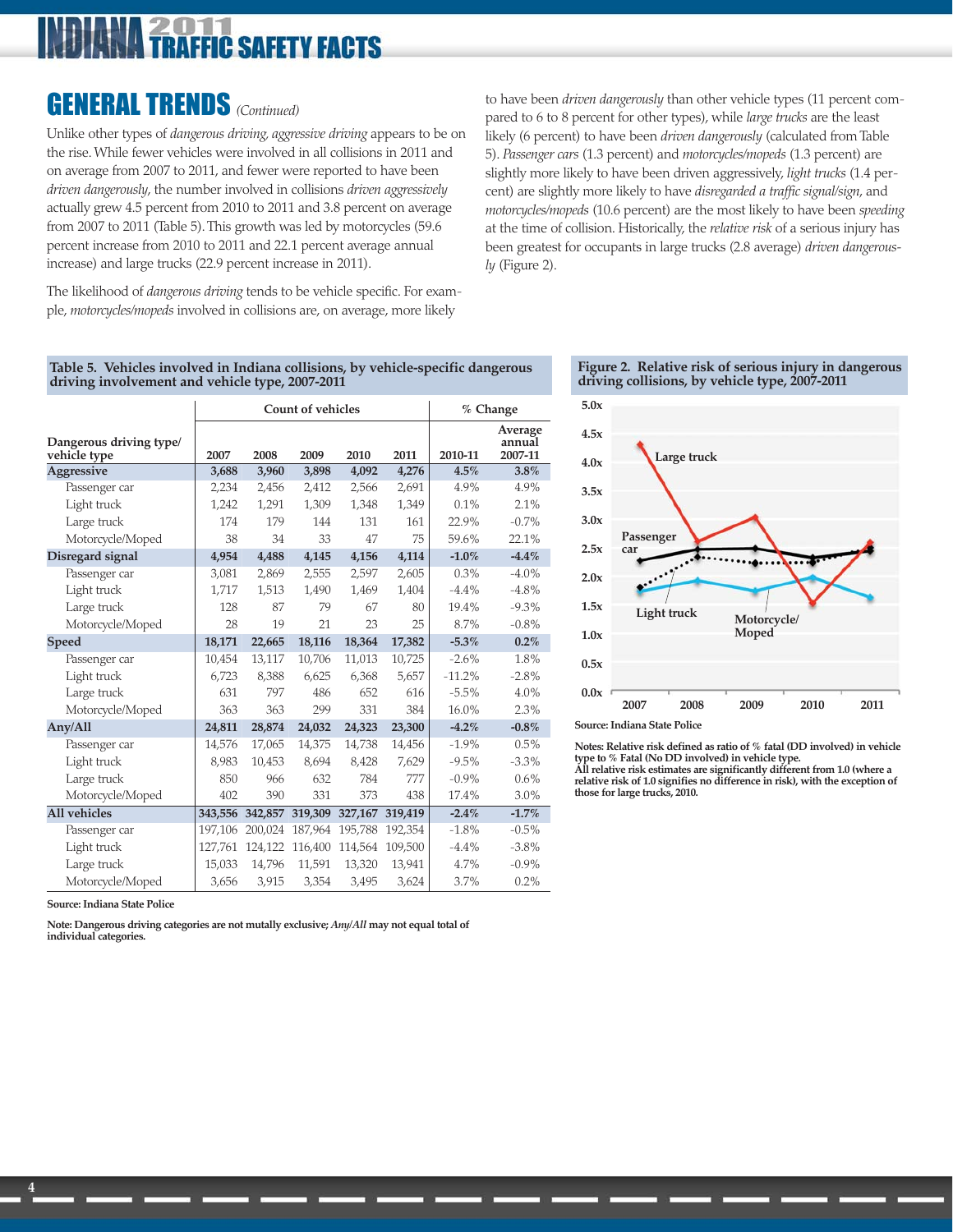## DRIVERS INVOLVED

Younger drivers involved in collisions tend to exhibit higher rates of *aggressive driving, disregarding signals/signs,* and *speeding*. In 2011, 87 of every 10,000 licensed 15 to 20 year-olds involved in collisions were *speeding*, a rate more than 10 times higher than drivers 65 and older (Figure 3). Similarly, compared to drivers 65 and older, 15 to 20 year-old drivers involved in collisions were three to four times more likely to have been

*driving aggressively* and approximately 1.5 to 2 times more likely to have *disregarded a signal/sign*. In 2011, 8.5 percent of male drivers involved in collisions were *driving dangerously,* compared to 7.0 percent of female drivers (Figure 4). Males of every age group were more likely to have been *driving dangerously* than females of the same age group, with the largest difference evident in the 15 to 20 year-old age group (14 percent of males compared to 10.2 percent of females).



**Source: Indiana State Police; Indiana Bureau of Motor Vehicles Note: Data exclude cases with invalid age.**

#### **Figure 4. Drivers driving dangerously in Indiana collisions, by gender and age cohort, 2011**



**Source: Indiana State Police**

**Note: Data exclude cases with invalid or unknown gender and age.**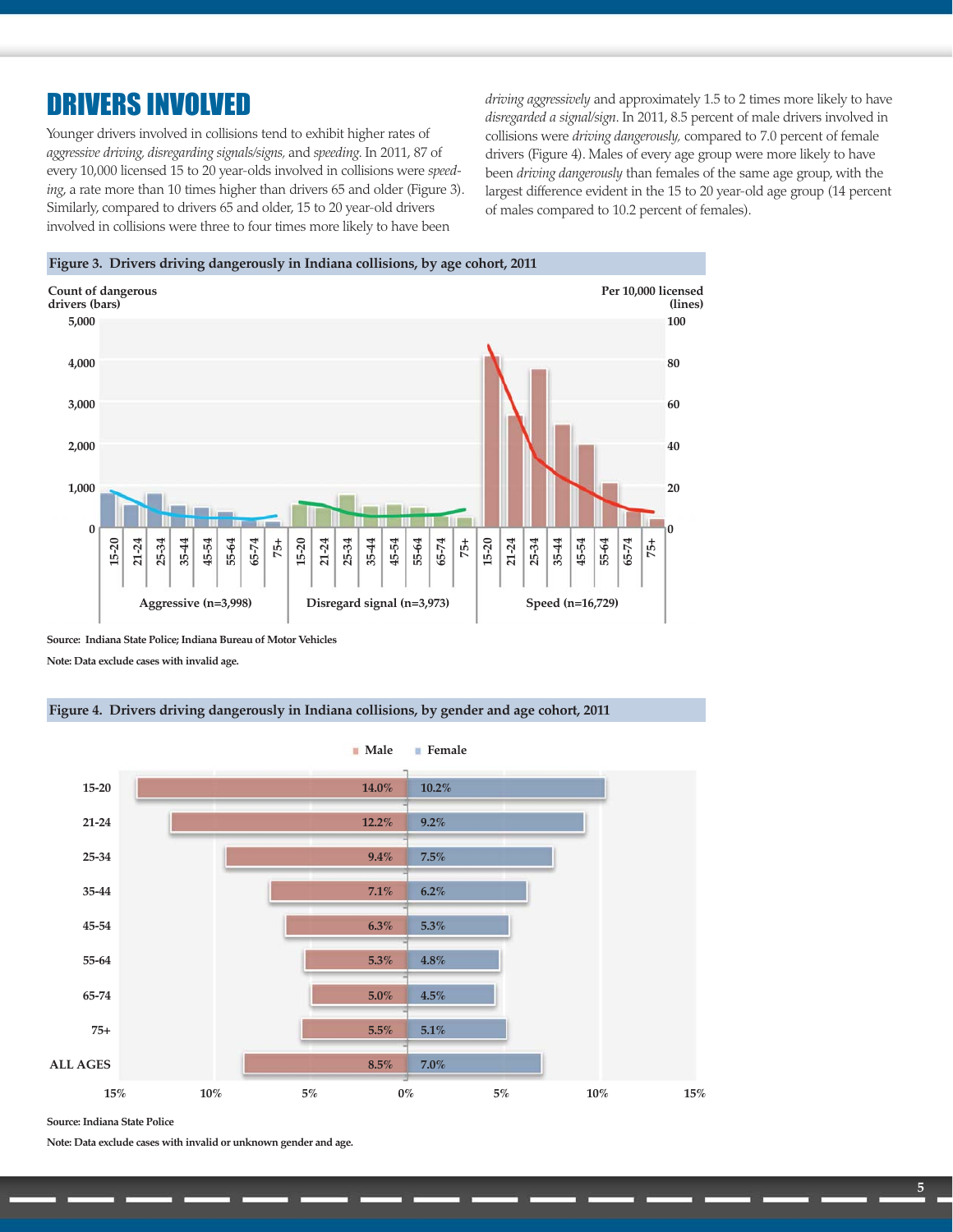## **ZOTTO**<br>**TRAFFIC SAFETY FACTS**

## TIME & LOCATION

The likelihood that a collision involves *dangerous driving* and the relative risk of fatality in these collisions varies by locale, road class, and the interaction between the two. In 2011, while the largest share of all collisions involving *dangerous driving* occurred in *urban* areas (69 percent of total, calculated from Table 6), *dangerous-driving* collisions were most likely to occur in *suburban* areas (15.7 percent of total *suburban* collisions) and *exurban* areas (15.1 percent of total *exurban* collisions). Across all locale types, *dangerous-driving* collisions were most likely to occur on *interstates* and *county roads* (except in *exurban* areas where rates were higher on *local/city* roads than *county roads*).

A greater likelihood of occurrence does not necessarily translate to a higher risk of fatality. While *dangerous-driving* collisions were most likely to occur in *suburban* and *exurban* areas as reported above, the relative risk of a fatal collision was highest in *urban* (2.9 times more likely) and *rural* (1.6 times more likely) areas (Table 6). In *urban* areas in 2011, collisions on *county roads* that involved *dangerous driving* were 3.3 times more likely to result in a fatality than those that did not. In *suburban* and *rural* areas, the relative risk was greatest on *local/city* roads, while *state roads* posed the greatest risk in *exurban* areas.

#### **Locale/road class DD involved No DD involved % Involving DD % Fatal Relative risk of fatality Fatal Non-fatal Fatal Non-fatal DD involved No DD involved Urban 78 13,721 178 92,184 13.0% 0.57% 0.19% 2.9** County Road 5 524 8 2,773 16.0% 0.95% 0.29% 3.3 Interstate 10 1,494 21 6,213 19.4% 0.66% 0.34% 2.0 Local/City Road 39 8,967 97 65,722 12.0% 0.43% 0.15% 2.9 State Road 16 1,335 35 9,331 12.6% 1.18% 0.37% 3.2 US Route 8 1,401 17 8,145 14.7% 0.57% 0.21% 2.7 **Suburban 29 3,292 136 17,691 15.7% 0.87% 0.76% 1.1** County Road 10 1,016 35 5,370 16.0% 0.97% 0.65% 1.5 Interstate 3 739 15 2,313 24.2% 0.40% 0.64% 0.6 Local/City Road 6 477 7 2,773 14.8% 1.24% 0.25% 4.9 State Road 9 633 50 4,572 12.2% 1.40% 1.08% 1.3 US Route 1 1 427 | 29 2,663 | 13.7% | 0.23% 1.08% | 0.2 **Exurban 17 1,478 79 8,307 15.1% 1.14% 0.94% 1.2** County Road 5 540 26 2,821 16.1% 0.92% 0.91% 1.0 Interstate 4 269 9 975 21.7% 1.47% 0.91% 1.6 Local/City Road 0 127 5 552 18.6% 0.00% 0.90% 0.0 State Road 6 348 21 2,752 11.3% 1.69% 0.76% 2.2 US Route 2 194 18 1,207 13.8% 1.02% 1.47% 1.47% 0.7 **Rural 21 1,461 92 10,113 12.7% 1.42% 0.90% 1.6** County Road 7 530 29 2,927 15.4% 1.30% 0.98% 1.3 Interstate 1 1 251 6 885 22.0% 0.40% 0.67% 0.67% 0.6 Local/City Road 1 99 2 803 11.0% 1.00% 0.25% 4.0 State Road 8 429 41 3,959 9.8% 1.83% 1.03% 1.8 US Route 4 152 14 1,539 9.1% 2.56% 0.90% 2.8

**Table 6. Indiana collisions, by dangerous driving (DD) involvement, locale type, and road class, 2011**

**Source: Indiana State Police**

**Notes: Relative risk defined as ratio of % fatal (DD involved) to % Fatal (No DD involved).**

**Data exclude cases with invalid or unknown locale and/or road class.**

**Only six relative risk estimates are significantly different from 1.0 (where a relative risk of 1.0 signifies no difference in risk): urban; urban**

 **county roads, local/city roads, state roads, US routes; suburban, local/city roads**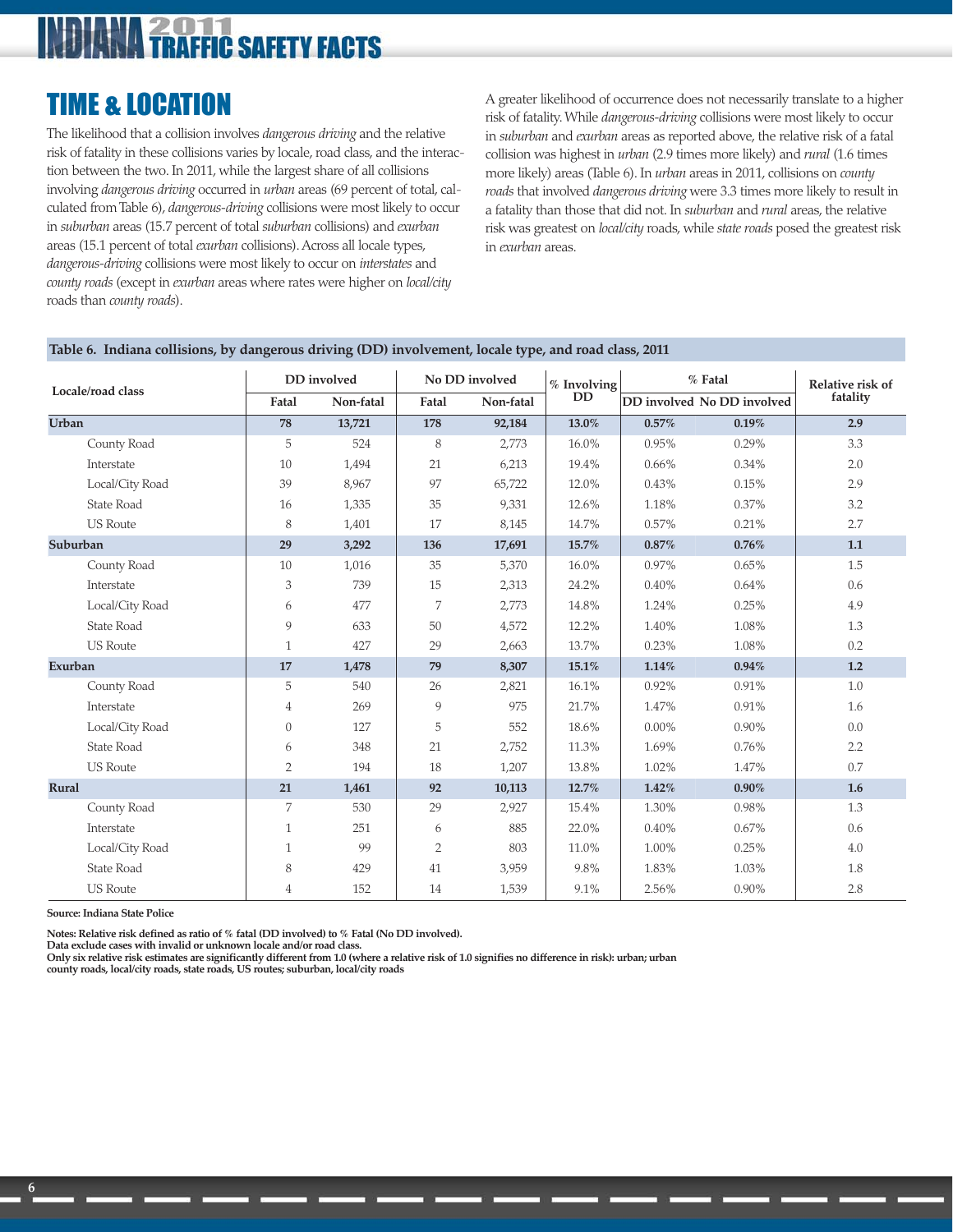## TIME & LOCATION *(Continued)*

For drivers involved in collisions in 2011, the likelihood that they were engaged in different types of *dangerous driving* actions varied by time of day. For all hours, the average rate of *aggressive driving* was 1.5 percent in 2011, while *disregarding a signal/sign* and *speeding* actions averaged 1.4 and 7.5 percent, respectively (Figure 5). *Aggressive-driving* actions were

above average during early morning hours (12am to 5:59am), and peaked at 2.6 percent during the 2am hour. *Speeding* actions were most likely during 11pm to 9:59am, and peaked at 14.1 percent during the 2am hour. Finally, *disregarding a signal/sign* was most likely from 9am to 2:59pm and 7pm to 12:59am, and peaked at 2.3 percent during the 9am hour.





**Source: Indiana State Police**

**Note: Data exclude cases where collision time was not reported.**

Map 1 examines which Indiana counties had the highest and lowest rates of collisions involving *dangerous driving* in 2011, and how rates changed during the past five years*.*

Among the 23 Indiana counties with *dangerous-driving* collision rates above the 75th percentile, the five counties where *dangerous-driving* collisions were most likely to occur in 2011 (i.e., those above the 95th percentile) were LaGrange (18.8 percent), Posey (18.7 percent), Rush (18.6 percent), Lake (17.7 percent), and Carroll (17.6 percent). Conversely, *dangerous-driving* collisions were least likely to occur in Ohio (3.5 percent), Washington (4.4 percent), Scott (4.4 percent), Jay (4.7 percent), and Fayette (4.8 percent) counties. Counties along the northern border of the state recorded rates above the mean/median, while most counties along the southern border experienced rates below the mean/median.

On average from 2007 to 2011, the proportion of collisions involving *dangerous driving* (i.e., the rate) in Indiana increased 1 percent each year, with counties averaging a 4.2 percent increase. Seventy-one counties

(77 percent) reported rates that increased on average during the fiveyear period (red circles in map), with just 21 reporting average annual decreases (green circles in map). With an average annual increase of 25.5 percent, Randolph County recorded the largest average increase, followed by Carroll (20.6 percent), Rush (19.7 percent), Pike (18.9 percent), and Clinton (15.5 percent) counties (labels not shown in map). Meanwhile, *dangerous-driving* collision rates in Switzerland County decreased an average of 13.7 percent each year, with LaGrange (10.3 percent), Scott (9.5 percent), Benton (6.8 percent), and Perry (6.6 percent) counties rounding out the five counties with the largest decreases.

Counties with higher rates of collisions involving *dangerous driving* in 2011 tended to also report larger average annual increases in these rates, though the correlation is not overwhelming. Some exceptions to this are LaGrange, Elkhart, and Fulton counties, which reported some of the highest 2011 rates, but average annual rate decreases. Similarly, Orange, Sullivan, and Clay counties reported some of the lowest 2011 rates, but some of the largest average annual rate increases.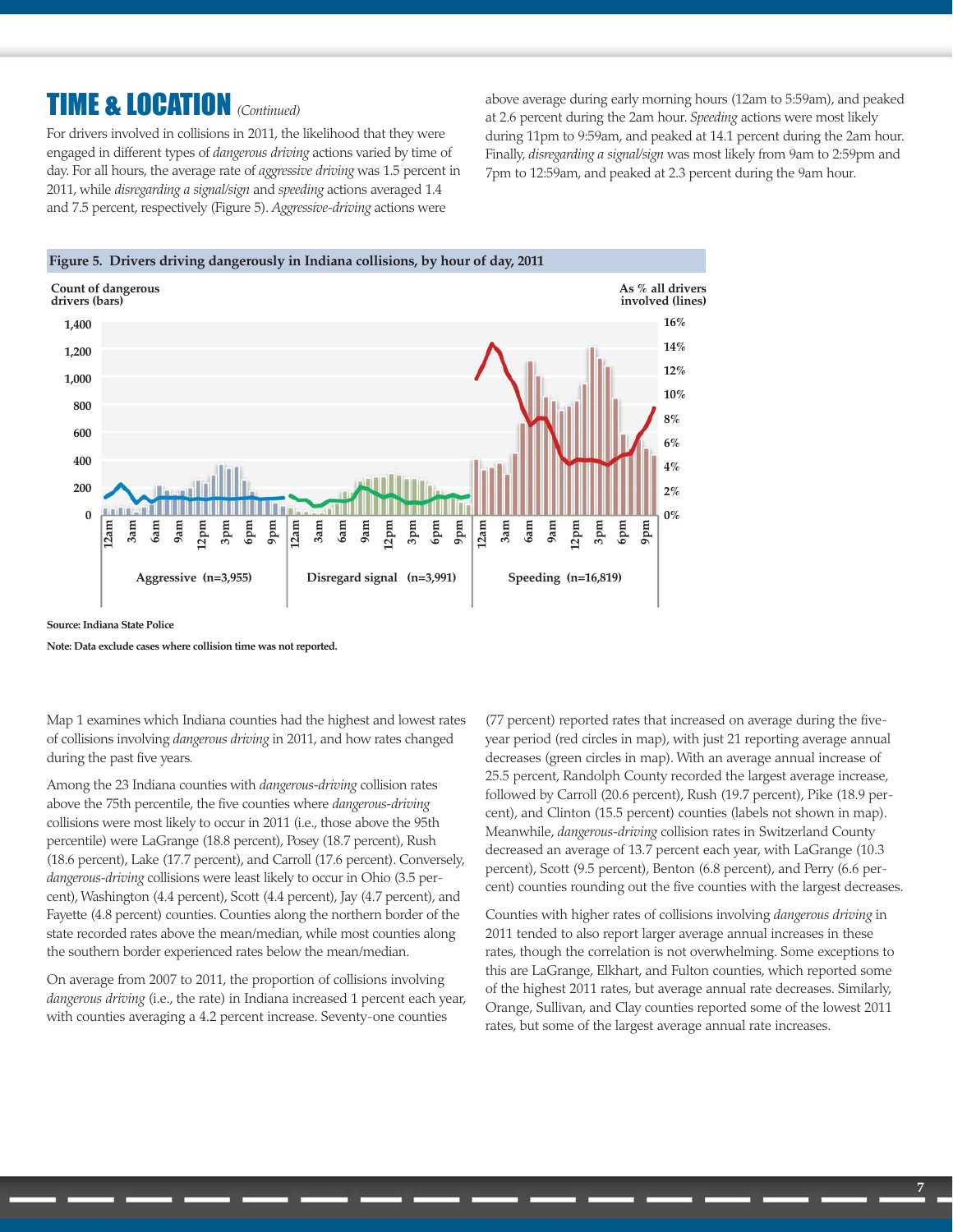### 011 **C SAFETY FACTS**

**Map 1. Rates of Indiana traffic collisions involving dangerous driving (DD), by county, 2011 and 2007-2011**



**Mean county rate = 11.3%**

**Median county rate = 11.3%**



**Mean county rate of change = 4.2% Median county rate of change = 3.8%**

**DD, as % total collisions, 2011 Average annual change in DD rate, 2007-11**

- **Decrease 10%, or more (2)**
- **Decrease 5-10% (4)** ō
- **Decrease 0.1-5% (15)** ۰
- **Increase 0.1-5% (33)** ۰
- **Increase 5-10% (25)** ۵
- **Increase 10% or more (13)**

**Note: Data exclude cases with unknow county.**

**Source: Indiana State Police**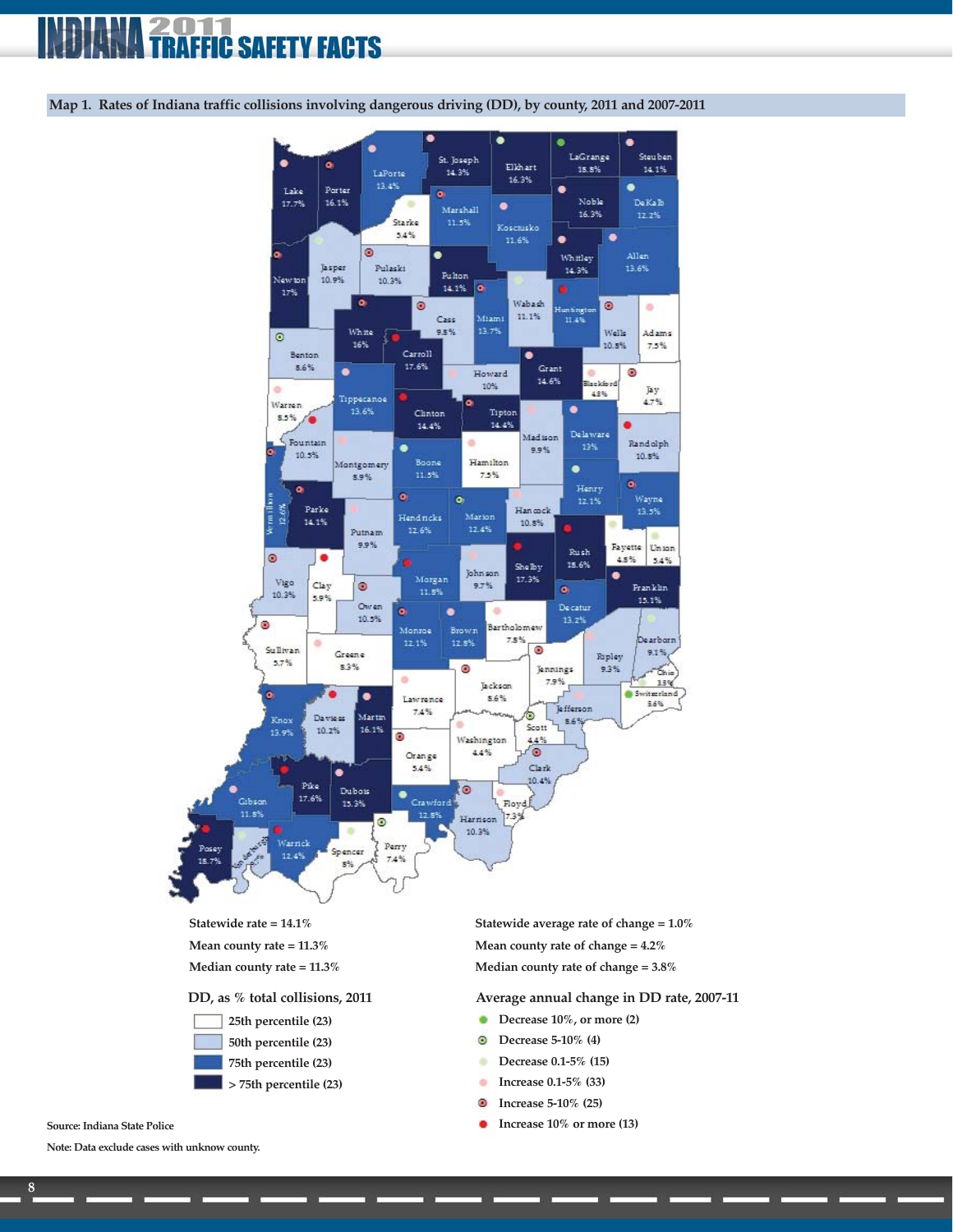## ALCOHOL INVOLVEMENT

In 2011, 6.9 percent of *dangerous-driving* collisions were *alcohol-related* and 4.1 percent involved a driver who was *alcohol-impaired* (BAC of 0.08 g/dL or greater) (Table 7). During the past five years, an average of 6.1 percent of *dangerous-driving* collisions have been *alcohol-related*, compared to 4.4 percent of collisions not involving *dangerous driving* (calculated from Table 7 and other data not shown). Similarly, 2.8 percent of *dangerous-driving* collisions involved a driver who was *alcohol-impaired* compared to 2.1 percent of collisions where *dangerous driving* was not involved. The rates of *alcohol involvement* and *alcohol impairment* in *dangerous-driving* collisions have increased steadily since 2008 and reached five-year highs in 2011.

#### **Table 7. Dangerous driving (DD) collisions in Indiana, by alcohol involvement and collision severity, 2007-2011**

|                                            |        |         | <b>Count of collisions</b> |        |         | % Change |                           |
|--------------------------------------------|--------|---------|----------------------------|--------|---------|----------|---------------------------|
|                                            | 2007   | 2008    | 2009                       | 2010   | 2011    | 2010-11  | Average<br>annual 2007-11 |
| Dangerous driving collisions               | 25,011 | 28,915  | 24,027                     | 24,391 | 23,307  | $-4.4\%$ | $-1.1%$                   |
| Fatal                                      | 196    | 211     | 160                        | 155    | 155     | $0.0\%$  | $-4.9%$                   |
| Non-fatal                                  | 6,515  | 6,661   | 6,006                      | 6,078  | 5,919   | $-2.6\%$ | $-2.3\%$                  |
| Property damage                            | 18,300 | 22,043  | 17,861                     | 18,158 | 17,233  | $-5.1\%$ | $-0.5\%$                  |
| DD alcohol-related (BAC >= 0.01 g/dL)      | 1,474  | 1,508   | 1,425                      | 1,545  | 1,612   | $4.3\%$  | 2.4%                      |
| Fatal                                      | 63     | 78      | 60                         | 50     | 61      | 22.0%    | 1.5%                      |
| Non-fatal                                  | 661    | 599     | 580                        | 637    | 715     | 12.2%    | 2.4%                      |
| Property damage                            | 750    | 831     | 785                        | 858    | 836     | $-2.6%$  | 3.0%                      |
| DD alcohol-impaired (BAC = $0.08 + g/dL$ ) | 530    | 494     | 621                        | 901    | 957     | $6.2\%$  | 17.6%                     |
| Fatal                                      | 48     | 58      | 45                         | 41     | 49      | 19.5%    | 2.3%                      |
| Non-fatal                                  | 181    | 150     | 224                        | 355    | 383     | 7.9%     | 24.6%                     |
| Property damage                            | 301    | 286     | 352                        | 505    | 525     | 4.0%     | 16.4%                     |
| % DD alcohol-related                       | 5.9%   | 5.2%    | 5.9%                       | 6.3%   | $6.9\%$ | 9.2%     | 4.6%                      |
| Fatal                                      | 32.1%  | 37.0%   | 37.5%                      | 32.3%  | 39.4%   | 22.0%    | 6.1%                      |
| Non-fatal                                  | 10.1%  | $9.0\%$ | 9.7%                       | 10.5%  | 12.1%   | 15.3%    | 5.0%                      |
| Property damage                            | 4.1%   | 3.8%    | 4.4%                       | 4.7%   | 4.9%    | 2.7%     | 4.7%                      |
| % DD alcohol-impaired                      | 2.1%   | 1.7%    | 2.6%                       | 3.7%   | 4.1%    | 11.2%    | 21.5%                     |
| Fatal                                      | 24.5%  | 27.5%   | 28.1%                      | 26.5%  | 31.6%   | 19.5%    | 7.0%                      |
| Non-fatal                                  | 2.8%   | 2.3%    | 3.7%                       | 5.8%   | 6.5%    | 10.8%    | 28.5%                     |
| Property damage                            | 1.6%   | 1.3%    | 2.0%                       | 2.8%   | 3.0%    | 9.5%     | 20.4%                     |

**Source: Indiana State Police**

**Note: Due to changes in the way alcohol-involved collisions are reported, caution should be used when comparing 2010 and 2011 data with data before 2010.**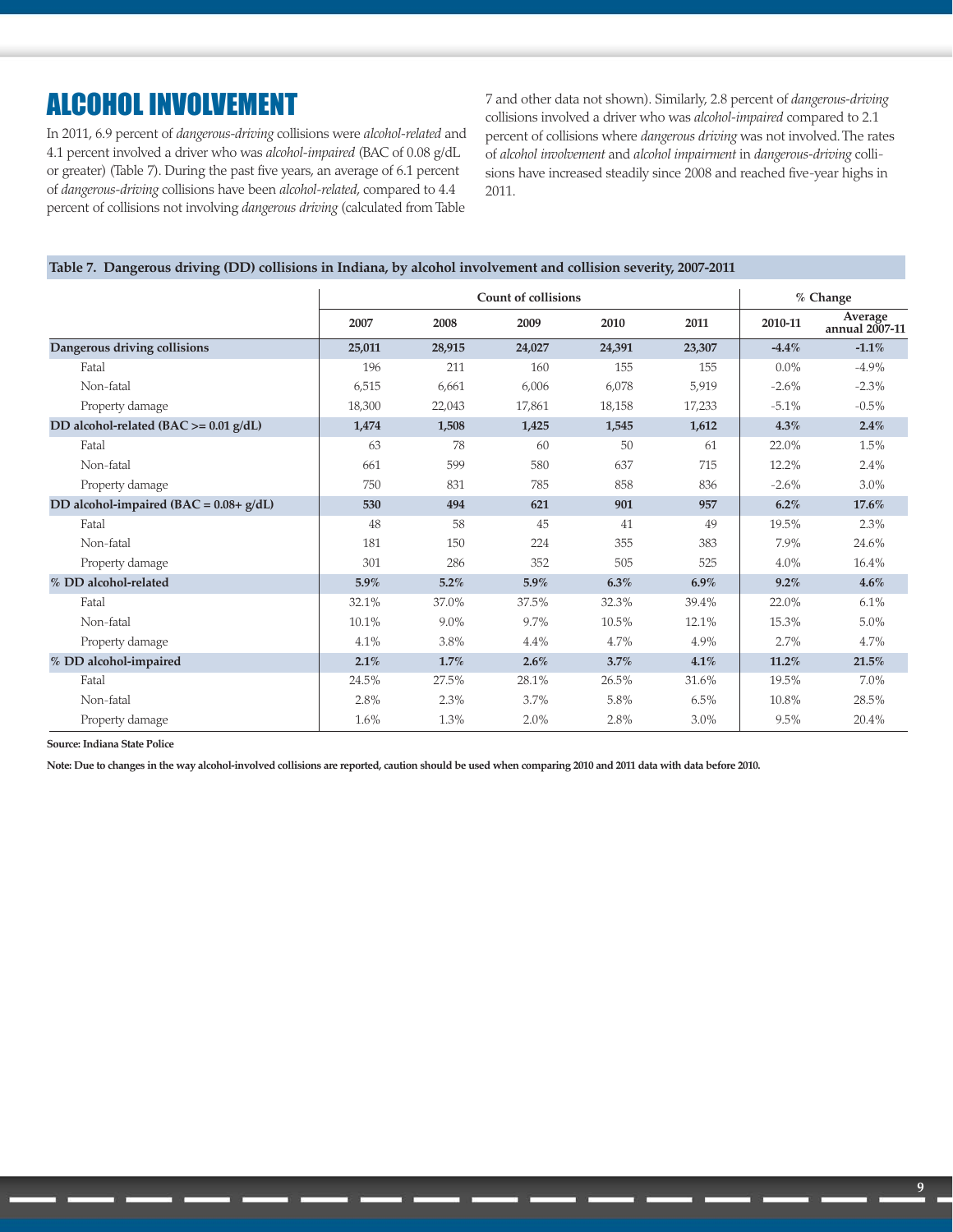## TRAFFIC SAFETY FACTS

## ALCOHOL INVOLVEMENT *(Continued)*

In 2011, 40.1 percent of fatalities in *dangerous-driving* collisions were in collisions that also involved alcohol, up from 30.5 percent in 2011. In addition, 29.9 percent of fatalities in *dangerous-driving* collisions were in collisions where at least one driver was *alcohol impaired* (BAC of 0.08 g/dL or greater), up from 25 percent in 2010. Historically, an average of 10.8 percent of injuries in *dangerous-driving* collisions were in collisions that also *involved alcohol,* compared to 8.4 percent of injuries in collisions not involving *dangerous driving* (calculated from Table 8 and other data not

shown). Similarly, an average of 4.7 percent of injuries in *dangerous-driving* collisions were in collisions where a driver was *alcohol impaired*, compared to 3.6 percent of injuries in collisions where *dangerous driving* was not involved. While the number of injuries in collisions involving *dangerous driving* decreased 4.8 percent from 2010 to 2011 and 4.6 percent on average from 2007 to 2011, the number of injuries in *dangerous-driving* collisions that also involved alcohol or a driver who was *alcohol impaired* increased substantially.

#### **Table 8. Injuries in dangerous driving (DD) collisions in Indiana, by collision alcohol involvement and injury severity, 2007-2011**

|                                            |        |        | Count of injuries |       |       | $%$ change |                              |
|--------------------------------------------|--------|--------|-------------------|-------|-------|------------|------------------------------|
|                                            | 2007   | 2008   | 2009              | 2010  | 2011  | 2010-11    | Average<br>annual<br>2007-11 |
| Dangerous driving collisions               | 11,134 | 10,834 | 9,674             | 9,660 | 9,194 | $-4.8\%$   | $-4.6\%$                     |
| Fatal                                      | 222    | 250    | 186               | 164   | 177   | 7.9%       | $-4.2%$                      |
| Incapacitating                             | 749    | 777    | 675               | 744   | 766   | 3.0%       | 0.9%                         |
| Non-incapacitating                         | 9,089  | 9,055  | 8,262             | 8,377 | 7,921 | $-5.4\%$   | $-3.3\%$                     |
| Other                                      | 1,074  | 752    | 551               | 375   | 330   | $-12.0%$   | $-25.2%$                     |
| DD alcohol-related (BAC >= 0.01 g/dL)      | 1,152  | 1,037  | 983               | 1,071 | 1,167 | $9.0\%$    | 0.7%                         |
| Fatal                                      | 67     | 91     | 66                | 50    | 71    | 42.0%      | 6.5%                         |
| Incapacitating                             | 140    | 136    | 148               | 149   | 168   | 12.8%      | 4.8%                         |
| Non-incapacitating                         | 866    | 768    | 725               | 833   | 890   | 6.8%       | 1.2%                         |
| Other                                      | 79     | 42     | 44                | 39    | 38    | $-2.6%$    | $-14.0%$                     |
| DD alcohol-impaired (BAC = $0.08 + g/dL$ ) | 374    | 320    | 397               | 603   | 642   | 6.5%       | 17.0%                        |
| Fatal                                      | 51     | 68     | 49                | 41    | 53    | 29.3%      | 4.6%                         |
| Incapacitating                             | 30     | 25     | 49                | 82    | 66    | $-19.5%$   | 31.8%                        |
| Non-incapacitating                         | 267    | 219    | 287               | 464   | 496   | 6.9%       | 20.4%                        |
| Other                                      | 26     | 8      | 12                | 16    | 27    | 68.8%      | 20.7%                        |
| % DD alcohol-related                       | 10.3%  | 9.6%   | 10.2%             | 11.1% | 12.7% | 14.5%      | 5.6%                         |
| Fatal                                      | 30.2%  | 36.4%  | 35.5%             | 30.5% | 40.1% | 31.6%      | 8.9%                         |
| Incapacitating                             | 18.7%  | 17.5%  | 21.9%             | 20.0% | 21.9% | 9.5%       | 4.9%                         |
| Non-incapacitating                         | 9.5%   | 8.5%   | 8.8%              | 9.9%  | 11.2% | 13.0%      | 4.7%                         |
| Other                                      | 7.4%   | 5.6%   | 8.0%              | 10.4% | 11.5% | 10.7%      | 15.0%                        |
| % DD alcohol-impaired                      | 3.4%   | 3.0%   | $4.1\%$           | 6.2%  | 7.0%  | 11.9%      | 22.7%                        |
| Fatal                                      | 23.0%  | 27.2%  | 26.3%             | 25.0% | 29.9% | 19.8%      | 7.5%                         |
| Incapacitating                             | 4.0%   | 3.2%   | 7.3%              | 11.0% | 8.6%  | $-21.8%$   | 34.0%                        |
| Non-incapacitating                         | 2.9%   | 2.4%   | 3.5%              | 5.5%  | 6.3%  | 13.1%      | 24.6%                        |
| Other                                      | 2.4%   | 1.1%   | 2.2%              | 4.3%  | 8.2%  | 91.8%      | 59.1%                        |

**Source: Indiana State Police**

**Note: Due to changes in the way alcohol-related collisions are reported, caution should be used when comparing 2010 and 2011 data with data before 2010.**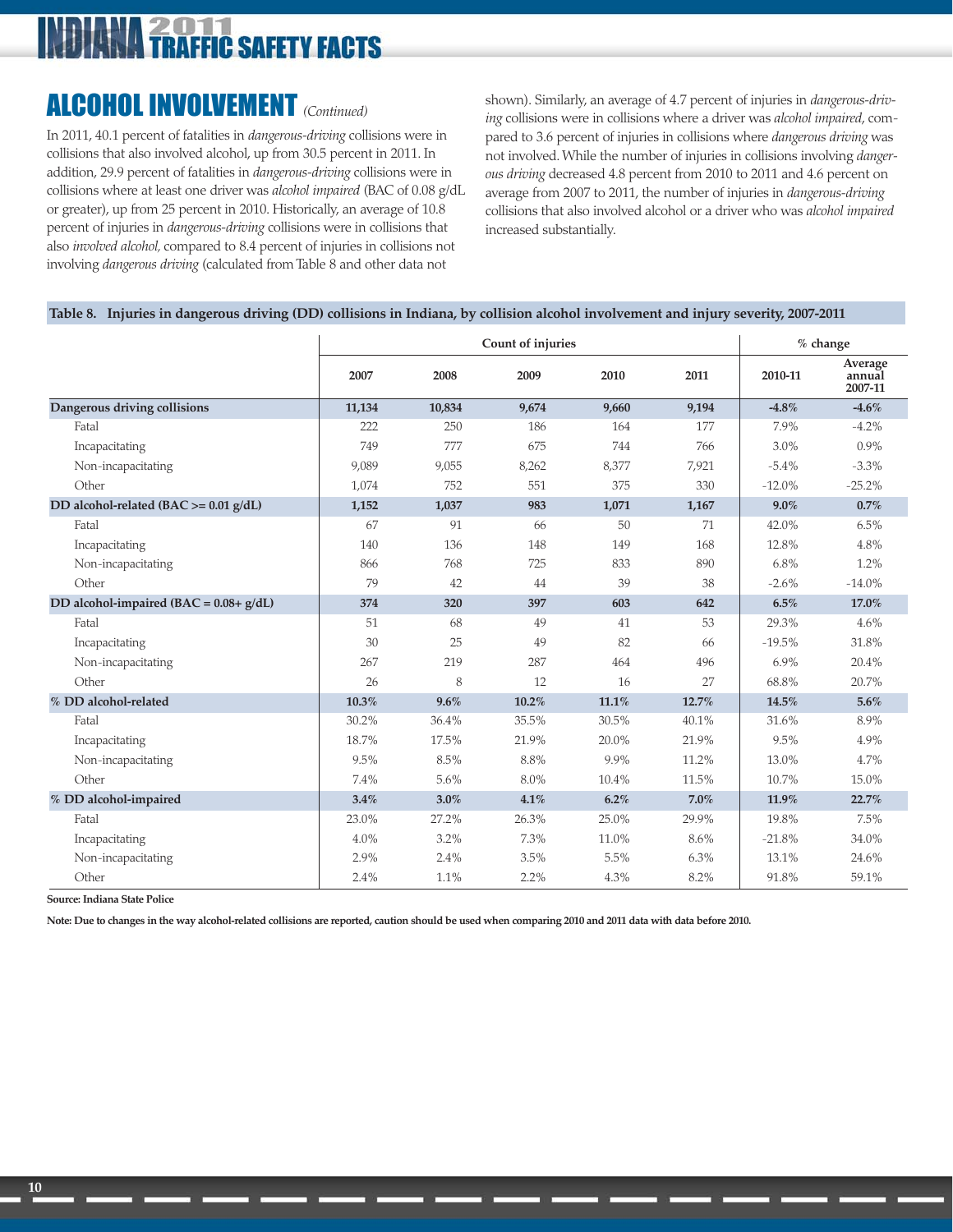## RESTRAINT USE

Restraint use rates for occupants in vehicles *driven dangerously* have historically been lower than rates for occupants in vehicles not *driven dangerously.* This discrepancy may account for some of the increased relative risk of fatality in collisions involving *dangerous driving* discussed throughout. In 2011, 95 of every 100 occupants in vehicles driven dangerously were restrained, three fewer than the 98 per 100 occupants in vehicles not *driven dangerously* (Table 9). Among occupants suffering fatal injuries, only 39 of every 100 in vehicles *driven dangerously* were restrained, 12

fewer than the 51 per 100 occupants in vehicles not *driven dangerously.* This gap in restraint use rates between the two occupant groups increased to 14 for occupants suffering incapacitating injuries, before decreasing with less severe injuries. Restraint use rates have not changed much for either occupant group during the past five years—with the exception of restraint use rates for occupants in vehicles *driven dangerously* who suffered a fatality, which grew 16.9 percent from 2010 to 2011 and 8.6 percent on average from 2007 to 2011.

#### **Table 9. Restraint use rates per 100 vehicle occupants involved in Indiana collisions, by injury status, 2007-2011**

|                                                                                    |       | Restraint use rates per 100 occupants |       | $%$ change |       |          |                              |
|------------------------------------------------------------------------------------|-------|---------------------------------------|-------|------------|-------|----------|------------------------------|
| Occupants in                                                                       | 2007  | 2008                                  | 2009  | 2010       | 2011  | 2010-11  | Average<br>annual<br>2007-11 |
| Vehicles driven dangerously                                                        | 92    | 95                                    | 95    | 95         | 95    | 0.1%     | 0.7%                         |
| Fatal                                                                              | 29    | 35                                    | 39    | 33         | 39    | 16.9%    | 8.6%                         |
| Incapacitating                                                                     | 51    | 64                                    | 59    | 59         | 59    | $0.0\%$  | 4.4%                         |
| Non-incapacitating                                                                 | 81    | 85                                    | 86    | 86         | 85    | $-0.8\%$ | 1.4%                         |
| Other                                                                              | 94    | 95                                    | 97    | 96         | 95    | $0.0\%$  | 0.4%                         |
| Not injured                                                                        | 97    | 98                                    | 98    | 98         | 98    | 0.3%     | 0.4%                         |
| Vehicles not driven dangerously                                                    | 96    | 97                                    | 97    | 98         | 98    | 0.1%     | 0.4%                         |
| Fatal                                                                              | 51    | 48                                    | 51    | 51         | 51    | $-0.6\%$ | 0.2%                         |
| Incapacitating                                                                     | 65    | 71                                    | 71    | 74         | 73    | $-1.0\%$ | 3.0%                         |
| Non-incapacitating                                                                 | 88    | 90                                    | 90    | 91         | 91    | 0.1%     | 0.7%                         |
| Other                                                                              | 97    | 98                                    | 98    | 97         | 98    | $0.6\%$  | 0.2%                         |
| Not injured                                                                        | 98    | 99                                    | 99    | 99         | 99    | 0.1%     | 0.3%                         |
|                                                                                    |       |                                       |       |            |       |          |                              |
| Difference in restraint use per 100,<br>dangerous driving v. not dangerous driving | $-4$  | $-3$                                  | $-3$  | $-3$       | $-3$  | $-0.4%$  | $-5.5%$                      |
| Fatal                                                                              | $-22$ | $-13$                                 | $-12$ | $-18$      | $-12$ | $-32.9%$ | $-7.3\%$                     |
| Incapacitating                                                                     | $-14$ | $-7$                                  | $-11$ | $-15$      | $-14$ | $-4.9%$  | 10.9%                        |
| Non-incapacitating                                                                 | $-8$  | $-5$                                  | $-5$  | $-5$       | $-6$  | 15.9%    | $-5.2\%$                     |
| Other                                                                              | $-3$  | $-3$                                  | $-1$  | $-1$       | $-2$  | 40.9%    | 0.6%                         |
| Not injured                                                                        | $-1$  | $-1$                                  | $-1$  | $-1$       | $-1$  | $-22.7%$ | $-5.1%$                      |

**Source: Indiana State Police**

**Note: Data exclude individuals with unknown or invalid safety equipment type.**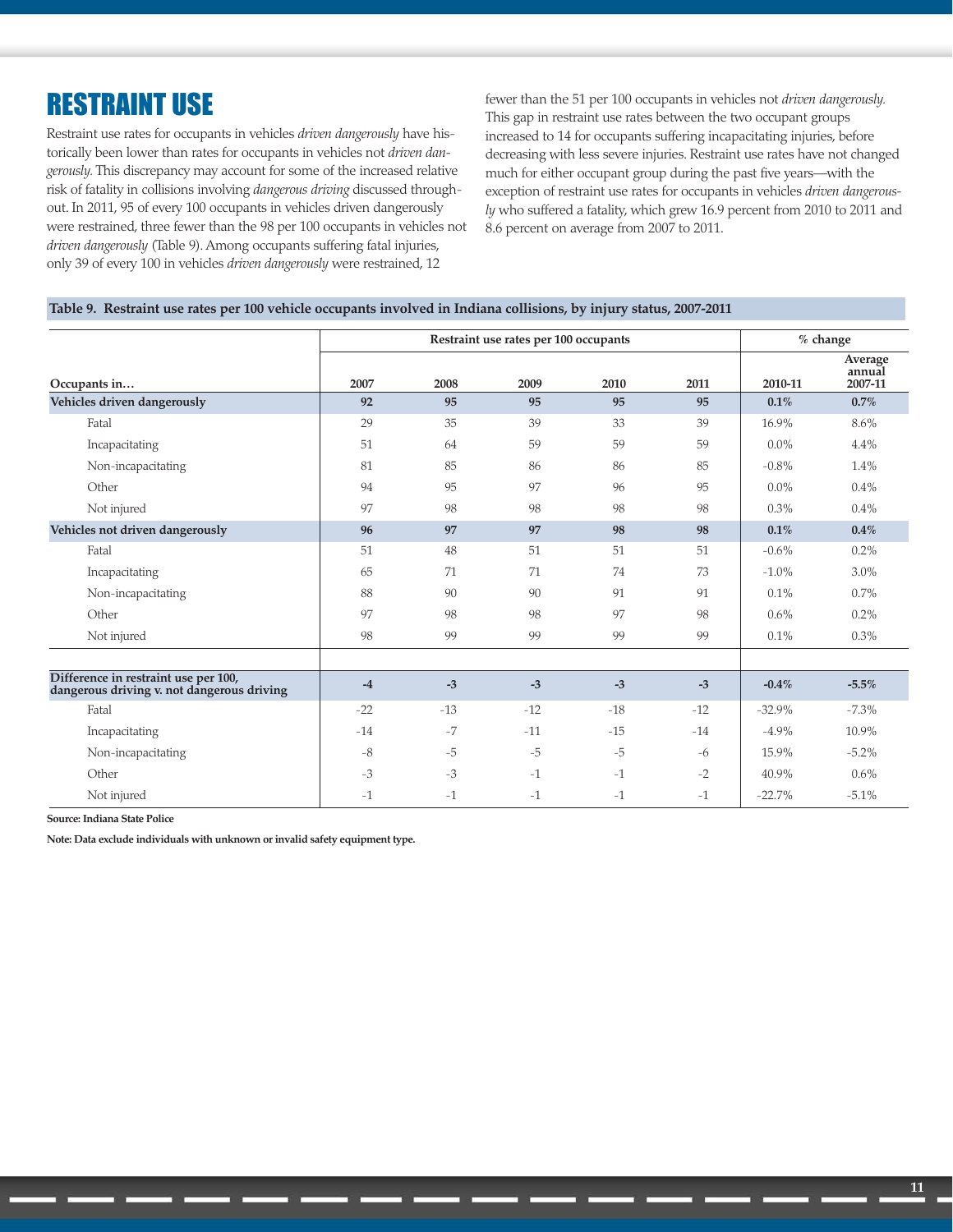## 011 **IC SAFETY FACTS**

## LICENSE STATUS & TRAFFIC OFFENSES

Compared to drivers in collisions not engaged in *dangerous-driving* actions, drivers who were engaged in *dangerous driving* were less likely to have a *valid* license (80 percent versus 85 percent) and more likely to have a *suspended, unlicensed, revoked* or *habitual traffic violator* license status at the time of collision (Table 10). Drivers with a history of convictions for *dangerous-driving* offenses are more likely to have been *driving dangerously* at the time of collision than those without a history (Figure 6). Among the crash-involved, the chances of a driver *driving dangerously* in the crash increase by 25 percent when that driver has one or more prior convictions for *dangerous-driving* offenses. The chances of a driver speeding in the crash increase by 29 percent when that driver has one or more prior convictions for speeding.

#### **Table 10. License status of drivers involved in Indiana collisions, by driver dangerous driving (DD) involvement, 2011**

|                                   |                               |                            |             | As % of total, all statuses        |                                        | Relative likelihood             |
|-----------------------------------|-------------------------------|----------------------------|-------------|------------------------------------|----------------------------------------|---------------------------------|
| License status                    | <b>Driving</b><br>dangerously | Not driving<br>dangerously | All drivers | <b>Driving</b><br>dangerously (DD) | Not driving<br>dangerously<br>(Not DD) | of license status<br>(DD/No DD) |
| Valid                             | 15,174                        | 198,587                    | 213,761     | 80.1%                              | 85.1%                                  | 0.9                             |
| Suspended for infraction          | 2,797                         | 27,141                     | 29,938      | 14.8%                              | 11.6%                                  | 1.3                             |
| Suspended for prior conviction    | 453                           | 3,763                      | 4,216       | 2.4%                               | $1.6\%$                                | 1.5                             |
| <b>Unlicensed</b>                 | 201                           | 1,347                      | 1,548       | 1.1%                               | $0.6\%$                                | 1.8                             |
| Revoked license                   | 165                           | 1,341                      | 1.506       | $0.9\%$                            | $0.6\%$                                | 1.5                             |
| Suspended for misdemeanor         | 64                            | 552                        | 616         | 0.3%                               | 0.2%                                   | 1.4                             |
| Habitual traffic violator         | 26                            | 143                        | 169         | 0.1%                               | 0.1%                                   | 2.2                             |
| Habitual traffic violator - Life  | 17                            | 103                        | 120         | 0.1%                               | $0.0\%$                                | 2.0                             |
| Other status                      | 50                            | 507                        | 557         | 0.3%                               | 0.2%                                   | 1.2                             |
| <b>TOTAL</b> (where status known) | 18,947                        | 233,484                    | 252,431     | 100.0%                             | 100.0%                                 | --                              |
| % non-valid                       | 19.9%                         | 14.9%                      | 15.3%       |                                    |                                        | $- -$                           |
| Suspended                         | 17.5%                         | 13.5%                      | 13.8%       |                                    |                                        | --                              |
| Unlicensed/revoked                | 1.9%                          | 1.2%                       | 1.2%        | $- -$                              | $- -$                                  | $- -$                           |
| Other non-valid                   | 0.3%                          | 0.2%                       | 0.2%        | $ -$                               |                                        | $- -$                           |

**Sources: Indiana Bureau of Motor Vehicles; Indiana State Police**

**Note: Limited to drivers for whom license information was found in BMV repository.**

#### **Figure 6. Increase in risk of driver behavior in crash, based on prior convictions for those driving behaviors, 2009-2011**



#### **Dangerous driving actions**

**Sources: Indiana Bureau of Motor Vehicles; Indiana State Police**

Notes: "Increase in crash risk" is derived by comparing the probability of contributing to the crash for specific driving behaviors between drivers with a history of convic-<br>tions for those behaviors and drivers with no pr **prior speeding convictions, 5.4% sped in the crash. The ratio of these probabilities (7% / 5.4%) = 1.29, indicates that drivers with a history of speeding convictions are 29% ((1.29 - 1)\*100) more likely to have sped in the crash than drivers with no history. All relative risk estimates are statistically significantly.**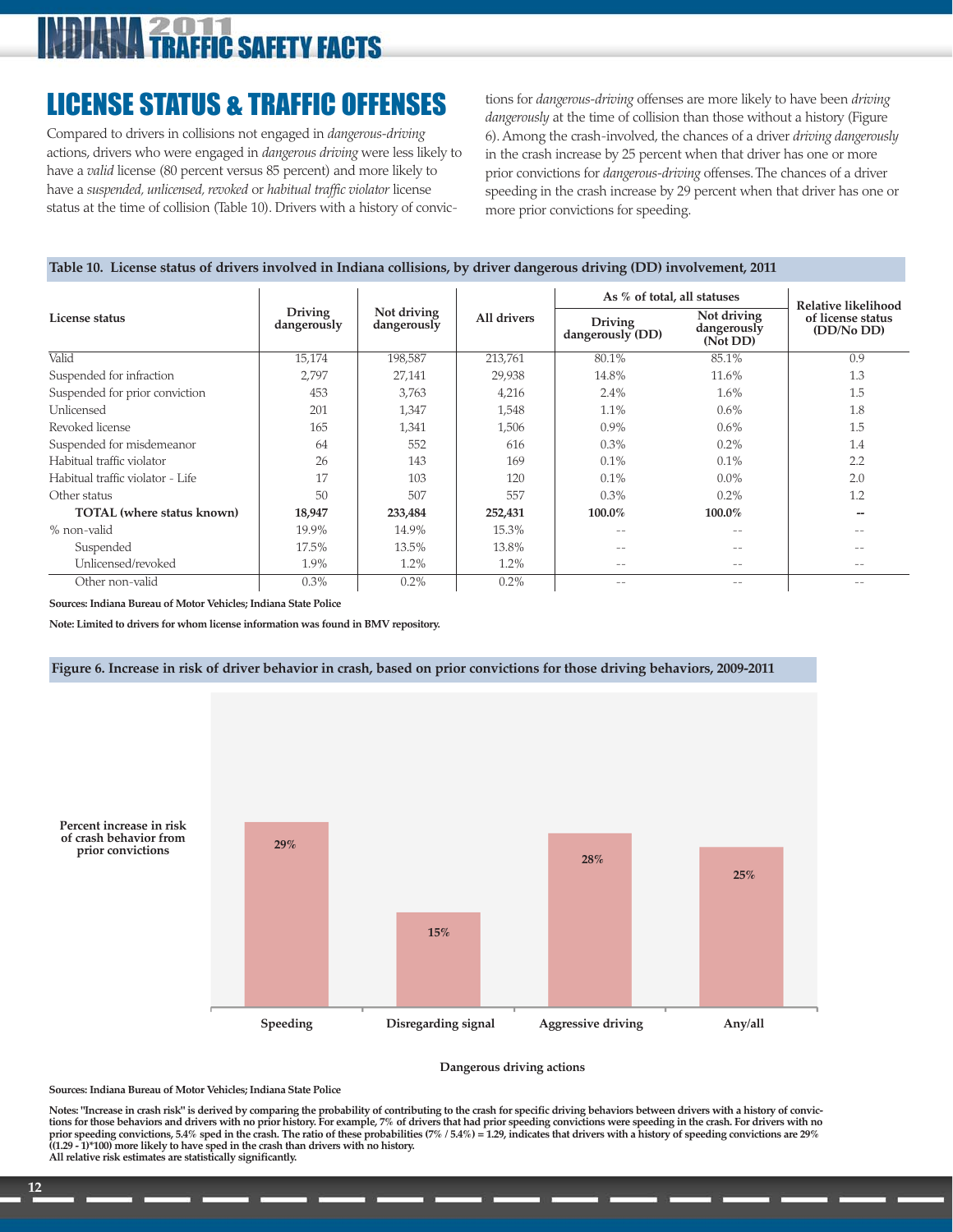## DEFINITIONS

- *Aggressive driving* applies when the investigating officer determines that a driver was engaged in at least two of the following: *Unsafe speed; speed too fast for weather conditions; failing to yield right of way; disregarding a traffic signal/sign; improper passing/turning/lane usage;* or *following too closely.* Indiana Code IC 9-21-8-55 requires three or more of these and similar actions to be considered an aggressive-driving violation.
- *Disregarding a traffic signal* applies when a vehicle driver was involved in a collision at an intersection of two or more roads and disregarded a traffic signal/sign.
- *Speeding* applies when a vehicle driver was issued a speeding citation or driving at an unsafe speed, as indicated by *unsafe speed or speed too fast for weather conditions* as a contributing factor to the collision. Indiana Code 9-21-5-1 delineates this action from the legal perspective.
- *Dangerous driving* applies when a driver takes any of the above actions in a collision.
- *Non-fatal* collision severity applies when no fatalities and at least one *incapacitating, non-incapacitating,* or *possible* injury occurred.
- *Non-fatal* injury includes *incapacitating, non-incapacitating, possible, not reported, unknown, refused (treatment),* and invalid injury categories.
- *Other* injury status includes *not reported, unknown, refused (treatment),* and invalid injury categories.
- *Light truck* includes *sport utility vehicles, vans,* and *pickup trucks* with gross vehicle weight less than 10,000 pounds.
- *Large truck* includes *truck (single 2 axle, 6 tires), truck (single 3 or more axles), truck/trailer (not semi), tractor/one semi trailer, tractor/double trailer, tractor/triple trailer, tractor (cab only, no trailer),* and *pickup trucks* with gross vehicle weight greater than or equal to 10,000 pounds.
- *Locale—urban* is defined as Census 2000 Urban Areas (2007-2009) or Census 2010 Urban Areas (2010-2011), *suburban* as areas within 2.5 miles of urban boundaries, *exurban* as areas within 2.5 miles of suburban boundaries, and *rural* as areas beyond exurban boundaries (i.e., everything else).

## DATA SOURCES

Indiana State Police Automated Reporting Information Exchange System (ARIES), as of March 20, 2012

Indiana Bureau of Motor Vehicles, current as of March 20, 2012

- Bureau of Transportation Statistics, State Transportation Statistics, current as of March 15, 2012, http://www.bts.gov/publications/state\_ transportation\_statistics/
- Fatality Analysis Reporting System, National Highway Traffic Safety Administration, as of March 20, 2012 http://www.fars.nhtsa.dot.gov/Main/index.aspx